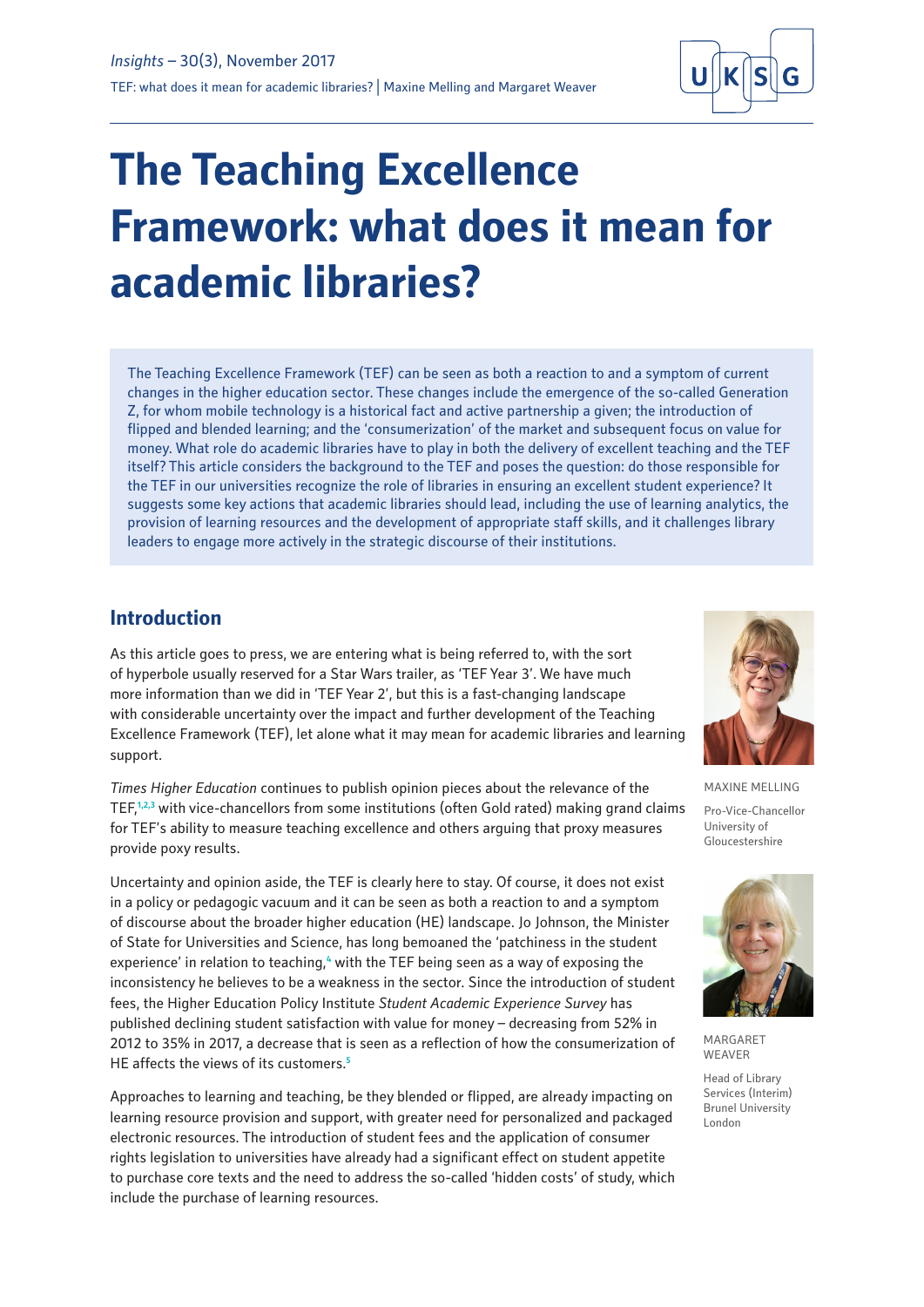

153 At the very centre of these concerns is the student. Inevitably, and with a certain lack of imagination, those born after 1995 are being referred to as Generation Z. This generation was born into a world where the internet, social media and mobile technology have always existed. According to Eric Stoller, universities that understand how Generation Z think will 'win the day' by concentrating on student-focused practice which understands students to be co-producers in the education process.**<sup>6</sup>** Anne Kingston describes Generation Z as 'smarter than Boomers and way more ambitious than Millenials'.**<sup>7</sup>** She poses the challenge: 'Are we ready for this influx of industrious, collaborative and entrepreneurial learners?' In many ways these comments about collaborative learners align very closely with the TEF's focus on student engagement.

## **The Teaching Excellence Framework**

The Department of Education<sup>8</sup> states that the TEF was introduced to better inform student choice on what and where to study; to raise esteem for teaching; to recognize and reward excellent teaching and to better meet the needs of employers, industry and the professions. The TEF uses three core 'aspects of quality' as indicators of teaching excellence. These are:

- · teaching quality, assessed by metrics of student satisfaction for 'teaching on my course' and 'assessment and feedback' in the National Student Survey (NSS)
- academic support, assessed by metrics for 'academic support' in the NSS and by retention data
- · learning gain, assessed by metrics of employment outcomes or further study in the Destination of Leavers in HE survey.

All the data are benchmarked to account for local context, including student characteristics such as gender, ethnicity and age. This approach seeks to allow very different institutions to be compared on a like-for-like basis.

When the TEF metrics were first announced, it was believed that they would be the major driver in determining the outcome results of Gold, Silver or Bronze. Although the metrics are critical to the final outcome, the 15-page institutional supporting statement has proved to have a much greater impact on the final result than was anticipated. Some institutions have had an initial Silver rating, based purely on metrics, changed to Gold on the evidence of the supporting statement. Others have found a Silver result changed to Bronze on the same analysis.

Learning resources and support do not feature at all in the metrics. However, institutions were instructed to include reference to them in the supporting statement, with a criterion for Resources included in the 'Learning Environment' aspect of quality. The HEFCE guidance criterion for Resources is focused on provision of content, with the definition: 'Physical and digital resources are used effectively to aid students' learning and the development of independent study skills'. In setting out how submissions will be judged in relation to this aspect of quality, the guidance states that Gold will be awarded for 'outstanding' provision that is 'actively used ... to enhance learning' by students; Silver for 'high quality' provision 'used ... to enhance learning' by students and Bronze for provision 'used by students to further learning'.**<sup>9</sup>**

'Learning resources and support do not feature at all in the metrics'

It is important to place this perceived role of libraries and learning resources in the context of the much broader range of activity relating to teaching excellence. There are ten reference areas, of which Resources is one. The others are:

- Student engagement
- Valuing teaching
- Rigour and stretch of the curriculum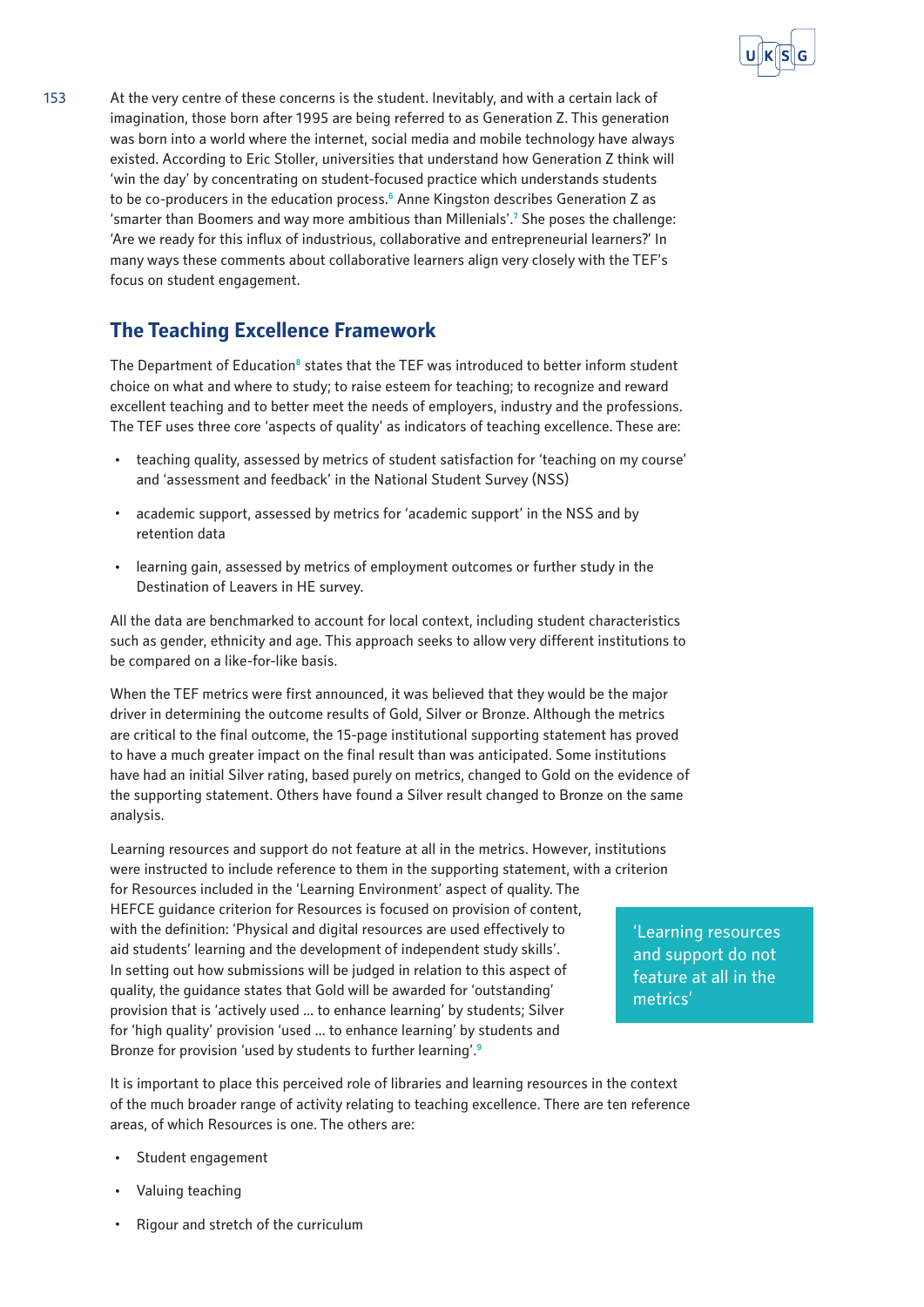

- 154 · Quality of assessment and feedback
	- · Exposure to scholarship and innovative practice
	- Level of personalisation in the learning experience
	- · Employment outcomes
	- · Transferable skill development
	- Value added attainment.

By far the most important assessment criterion within the TEF is that of student engagement. Chris Husbands, Chair of the TEF Panel and Vice-Chancellor of Sheffield Hallam University, has said that Gold-rated institutions come from all parts of the sector, with very different missions and approaches. However, the TEF Panel identified common and compelling practices across these institutions which '… take(s) students' interests, needs, aspirations and trajectories seriously (and) see(s) them as real partners'.**<sup>10</sup>**

A reading of the written submissions also suggests that those institutions doing very well in TEF (in addition to having good results in the metrics) are able to evidence actions and student engagement that impact the whole institution as opposed to there being excellent practice in one or two disciplines. Submissions from institutions that fared well in the TEF tend not to use data to simply impress the reader with quantity (we had x thousand visitors to the library) but to use the data to both evidence quality and to show how it has informed the enhancement of practice (we had an increase of x visitors year on year, they did this and we changed this in response …).

The submissions from Gold-rated institutions also tend to demonstrate cross-institutional alignment. For example, in one Gold submission the section on Teaching Quality described student feedback approaches and then linked this to the development of enhanced library opening hours – rather than waiting to include the opening hours reference in the Resources section. Another Gold submission referenced the importance of the Customer Service Excellence charter, gained by its library, in the introduction to the submission as evidence of the institutional support for empowering people.

A straw poll of SCONUL members**<sup>11</sup>** suggests that many, but certainly not all, directors of information services were consulted to some extent in order to inform the supporting statements. This ranged from full membership of working groups that developed the whole submission, to providing data on library and learning support activity, to a request to comment on a final submission.

It is inevitable that this range of involvement reflects local politics and status. However, the findings of research carried out for the Booksellers Association (BA) by Linda Bennett and Annika Bennett**<sup>12</sup>** point to a troubling level of ignorance amongst some senior administrators (those responsible for developing the TEF submission) about their own libraries and, by default, about the ways in which libraries can play an important part in the quality of teaching and learning. The BA report was written following a series of semi-structured telephone interviews with publishers, librarians, senior administrators and academics. It identified that communication between these groups was patchy and fractured and that this was particularly the case between key staff within universities. The authors stated: '... with some notable exceptions the university administrators knew less about their own libraries and resource provision generally than had been expected. It came as something of a surprise that some university administrators had barely considered resource provision when submitting their TEF applications.'**<sup>13</sup>**

'By far the most important assessment criterion within the TEF is that of student engagement'

'a troubling level of ignorance amongst some senior administrators'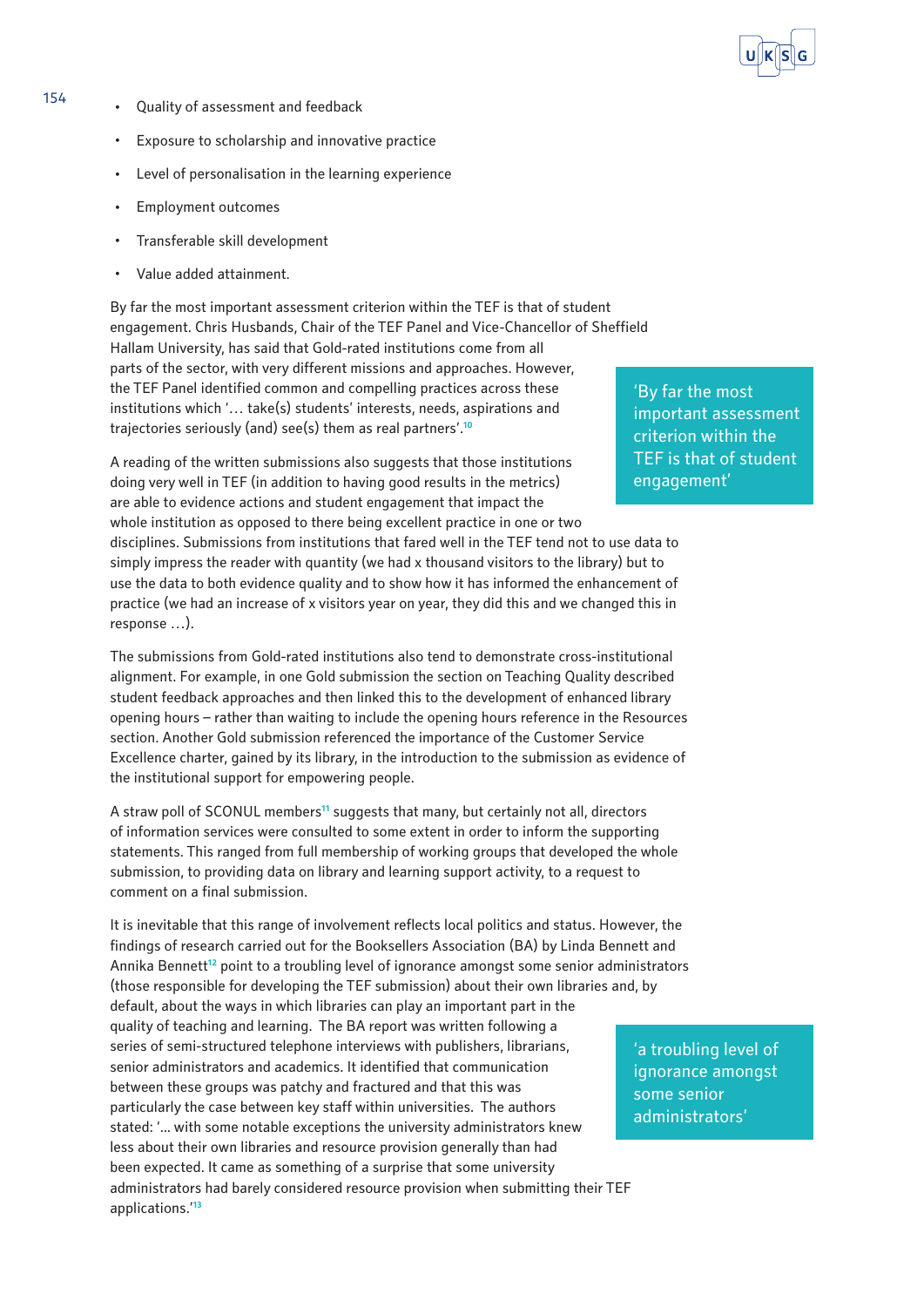

155 The statement by Bennett and Bennett might well lead some more mature librarians to wonder what has happened since the Follett Report was published.**<sup>14</sup>** In the report Follett advised that '… there is scope for giving more attention to library and related issues in the overall assessment of teaching quality'. This recommendation led to the development of the eLib national training programme for librarians who delivered teaching.

> It could be argued that the TEF provides a fresh opportunity for libraries to demonstrate their value beyond the day-to-day delivery of services and to revisit and restate the role of the modern academic library in the institution and, specifically, in learning and teaching. The challenge to those leading information services is that of understanding the sphere of influence in their institution – who is making key decisions and who is influencing those decisions? If your Academic Registrar was blissfully unaware of the library service, why was this?

#### **Metrics and analytics**

The TEF is a metrics-based scheme which rewards evidence-based narrative statements. The current intention is to introduce subject-level ratings by TEF Year 5 (2019/2020) – with

a need for data that can demonstrate quality at this more granular level. Library and learning support services will clearly need to be able to evidence their own practice in the same way. This is especially so if future submissions are to better demonstrate the impact of learning resources and support on teaching excellence and student engagement. This is not simply a way of ensuring librarians protect their jobs. Students and academic staff rely heavily on resources and on the support provided by information professionals. If there is a failure to demonstrate that value there is a risk of a lower institutional priority being placed on them and a resulting reduction in funding, with those core users being disadvantaged over time.

When asked what data source they used in the TEF supporting statement on Resources, library directors highlighted the reliance placed on the annual SCONUL statistics to report on information such as visits to libraries, use of resources and attendance by students at information skills sessions. In addition, service directors referred to data on library investment, Customer Excellence reports and data from institutional repositories. Feedback results from major surveys such as the NSS, the Postgraduate Teaching Experience Survey and the Postgraduate Research Experience Survey were also used. It is notable that the questions most pertinent to the library from such satisfaction questionnaires are concerned with resources provided rather than broader teaching support and this begs the question already apparent from the definition of Resources in the TEF of whether the library's role in teaching and learning outcomes is recognized.

One significant development in HE is the growing use of learning analytics, which are being seen as a useful proxy for student engagement. By mining data from university corporate systems, it is possible to assess whether students are accessing teaching and learning. If required, targeted support can then be put into place before a student fails or withdraws.

An influential report, commissioned by the Higher Education Commission,**<sup>15</sup>** analysed the potential of data and its analytics about learners to enhance the student experience. The report suggests that analytics can be used effectively to contextualize the metrics that underpin the TEF. The authors define learning analytics as the 'measurement, collection, analysis and reporting of data about learners and their contexts, for purposes of understanding and optimising learning and the environments in which it occurs'.**<sup>16</sup>**

'The TEF is a metrics-based scheme which rewards evidence-based narrative statements'

'Library and learning support services will clearly need to be able to evidence their own practice'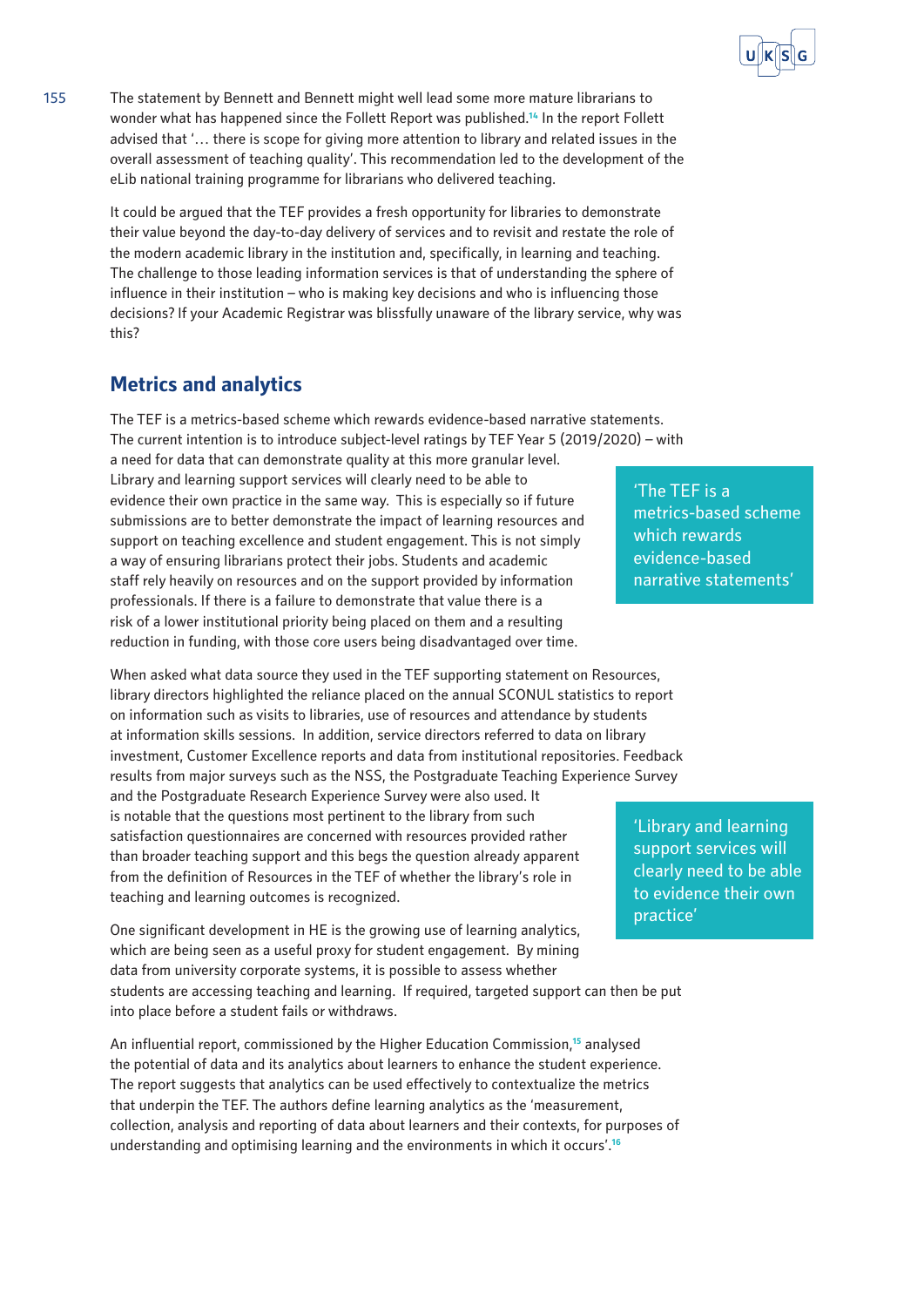

156 The authors argue that routine use of both 'static' and 'fluid' data in various combinations has the ability to transform HE by aiding higher education institutions (HEIs) individually and collectively to understand and uncover student behaviour and attributes in order to measure impact. This is made possible by the (now) ubiquitous online environment present in HEIs and beyond, which students engage with in a variety of ways as they learn with their university. This of course includes the library.

> Of relevance to TEF, Norton and Porter argue that 'Institutions should be encouraged to use the information from learning analytics systems to identify and foster excellent teaching within their institutions and to consider using this information in their submission to the TEF'.**<sup>17</sup>**

Norton and Porter signal a key role for libraries, suggesting that the level of use of the university library could indicate or predict likely student outcomes. They argue that by unlocking static data held in multiple systems (library management systems, reading list systems, e-resources accesses, gate counts) and manipulating these results with data held in other systems outside the library (student management systems, virtual learning environments [VLEs], attendance systems), student success can be observed, predicted and managed and fluid data is created as a result. They recommend that all institutions 'should consider introducing an appropriate learning analytics system to improve student support and performance'.<sup>18</sup> Student data footprints are exposed by such systems, providing a rich personal portrait of learners' preferences, learning styles and level of engagement that universities and their libraries can act upon.

The use of learning analytics is not new. For example, pioneering library metrics work was conducted at the University of Huddersfield in 2011, working with Jisc and eight other universities in 2011.**<sup>19</sup>** This work demonstrated a link between library use and retention rates, indicating that students were 7.53 times more likely to drop out of their programme if they did not use the library's electronic resources. Although a direct cause and effect cannot be proven (since other factors are bound to be relevant), this work was the first of its kind to show how student activity might be used to track success.**<sup>20</sup>**

The latest work by Jisc examined the state of play of learning analytics in the USA and Australia**<sup>21</sup>** where learning analytics systems and projects are more mature. The report highlights the difficulty of isolating the influence of the use of analytics – a known problem for academic libraries where there are so many factors (including the library) that contribute to improving student outcomes. One possible response to help understand this issue better has been the rise of user experience (UX) studies,**<sup>22</sup>** which build a picture of the student from the ground up, using ethnographic approaches that involve the learners themselves. A much greater array of techniques are deployed to find new and meaningful connections between what students feel and do when engaging with library services. It remains to be seen whether initiatives of this kind are sufficiently developed and can be used effectively to explain the TEF split metrics at subject level.

These issues point clearly to the need for library professionals to think ahead to subject-level TEF assessments, maintaining a continuing focus on the subject of study and the collection of impact data at a subject level to evidence how their teaching and provision has impacted on student success and attainment. We need to ensure data about support and teaching activity is available in

institutional information systems at a granular level and that it can be easily extracted and manipulated.

'the level of use of the university library could indicate or predict likely student outcomes'

'We need to ensure data about support and teaching activity is available in institutional information systems at a granular level'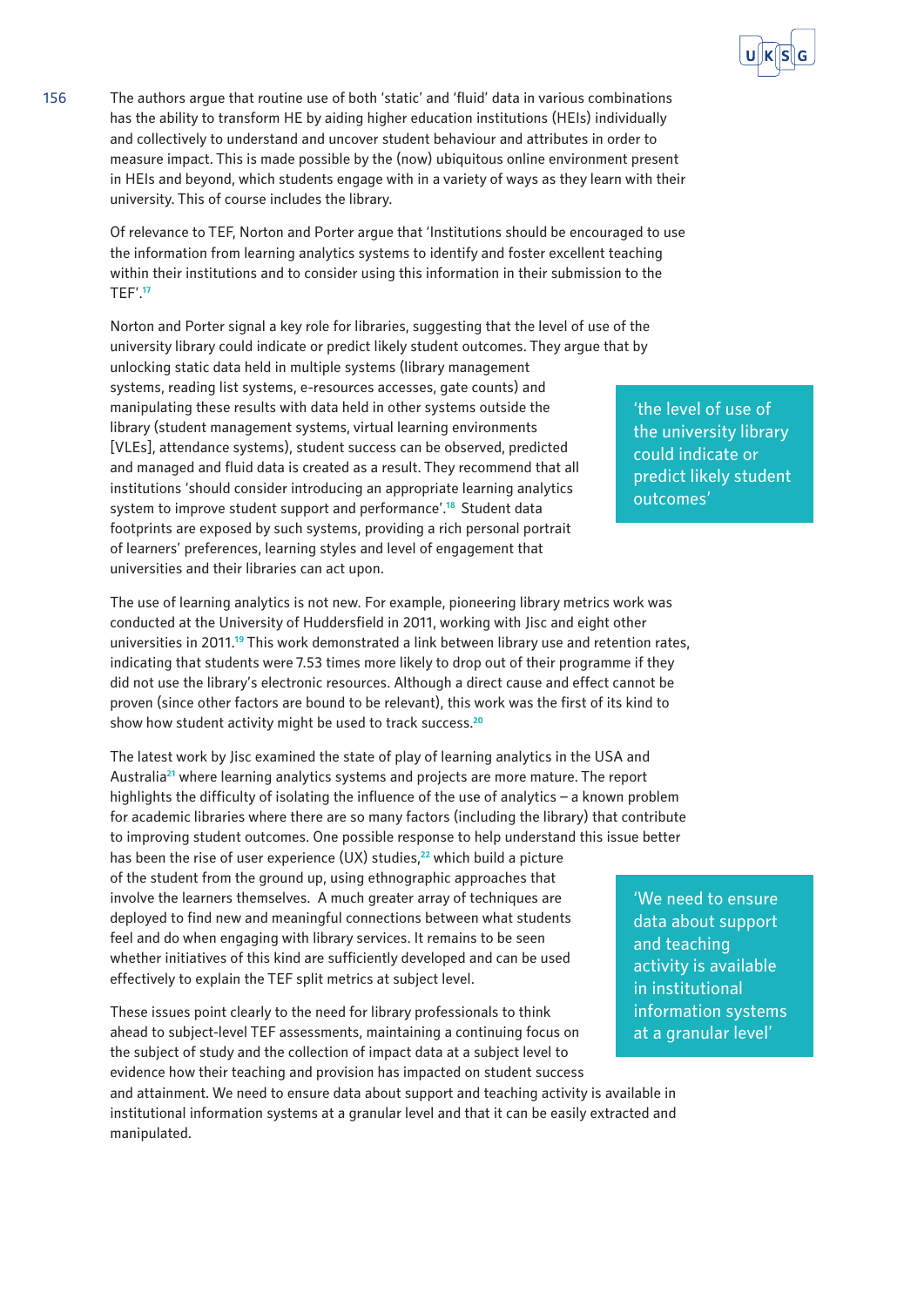

#### 157 **Learning resources**

What type of learning resources and support are needed to align with the approaches to learning that the TEF highlights? A recent Higher Education Academy Conference**<sup>23</sup>** coined the term 'educating the TEF Generation' to frame the expectations of students studying within HE in a post-TEF environment. Arguably, students will not see themselves in this way, but the focus on differentiated teaching and the 'Connected Curriculum'**<sup>24</sup>** that TEF promotes provides a useful construct to think about modern teaching and learning techniques underpinned by research-informed practice.

The notion of the 'flipped classroom', for example, has found resonance in some academic libraries, largely in the USA. The timing and use of a variety of learning resources (for example digital and tutorial materials) are 'flipped' so that they become available *before*  teaching takes place, allowing the session to focus on the application of the resources, not the resources themselves.

Cohen's**<sup>25</sup>** case study at the City University of New York illustrates how flipped classroom techniques turned 'one-shot' library instruction – a typical challenge for academic libraries – into embedded academic practice. Whilst this may be seen as resource-intensive for librarians, the positive emphasis on learning outcomes, on academic staff and student engagement is in line with TEF expectations for impact. Cohen's view is that the flipped classroom model '… could be a prototype for engaging discipline faculty in the process of teaching students to become twenty-first century learners who think critically, research deeply and solve problems collaboratively'.**<sup>26</sup>**

A strategic emphasis on learning outcomes and the new role of libraries post-TEF is also suggested by Chad and Anderson in a recent HELib briefing.**<sup>27</sup>** They too confirm views expressed earlier in this paper that there is a challenge for library leaders in being able to articulate the value of the library in terms of the new HE agenda. This goes beyond the pedagogy present in the design of library spaces, which is well established, to assessing the nature of learning resources, and taking an institutional lead on how increasingly available open educational content such as open e-textbooks can be provided in a sustainable manner, including at an above-campus level. EDUCAUSE defines 'above-campus' as open materials and platforms on which much of HE worldwide can be constructed or enhanced.**<sup>28</sup>**

The reference to 'fractured relationships' by Bennett and Bennett**<sup>29</sup>** included an argument that publishers and librarians should be working more closely together. There is a good argument that library leaders should be taking a strategic lead on the further development of open access resource implementation, seeking to influence new commercial publishing models to position their institutions well and sustainably, with Jisc, content providers and publishers.

Steve Rose's editorial in a recent issue of *SCONUL Focus* puts it well: 'The continued development and exploitation of resources, whether digital or physical, would appear to tick the boxes in supporting all of the elements of TEF's assessment criteria.**<sup>30</sup>** Or to put it another way: "Accessing and engaging with the right resources is one of the fundamental bridges between teaching and learning whilst facilitating this as the central role of a library service"'.**<sup>31</sup>**

'There is a good argument that library leaders should be taking a strategic lead'

**Staff skills**

Academic librarians' skills have evolved to reflect changes in learning and teaching. A recent article in *SCONUL Focus* considers the skills required of information professionals in the future, as viewed by three UK 'library schools', and describes the types of attributes that will be required. They centre firmly on data and its analysis and on large-scale digital services and their associated advocacy skills.**<sup>32</sup>** These can be summarized as:

· knowledge of digital pedagogies and being able to engage with students using a range of technologies, tools and platforms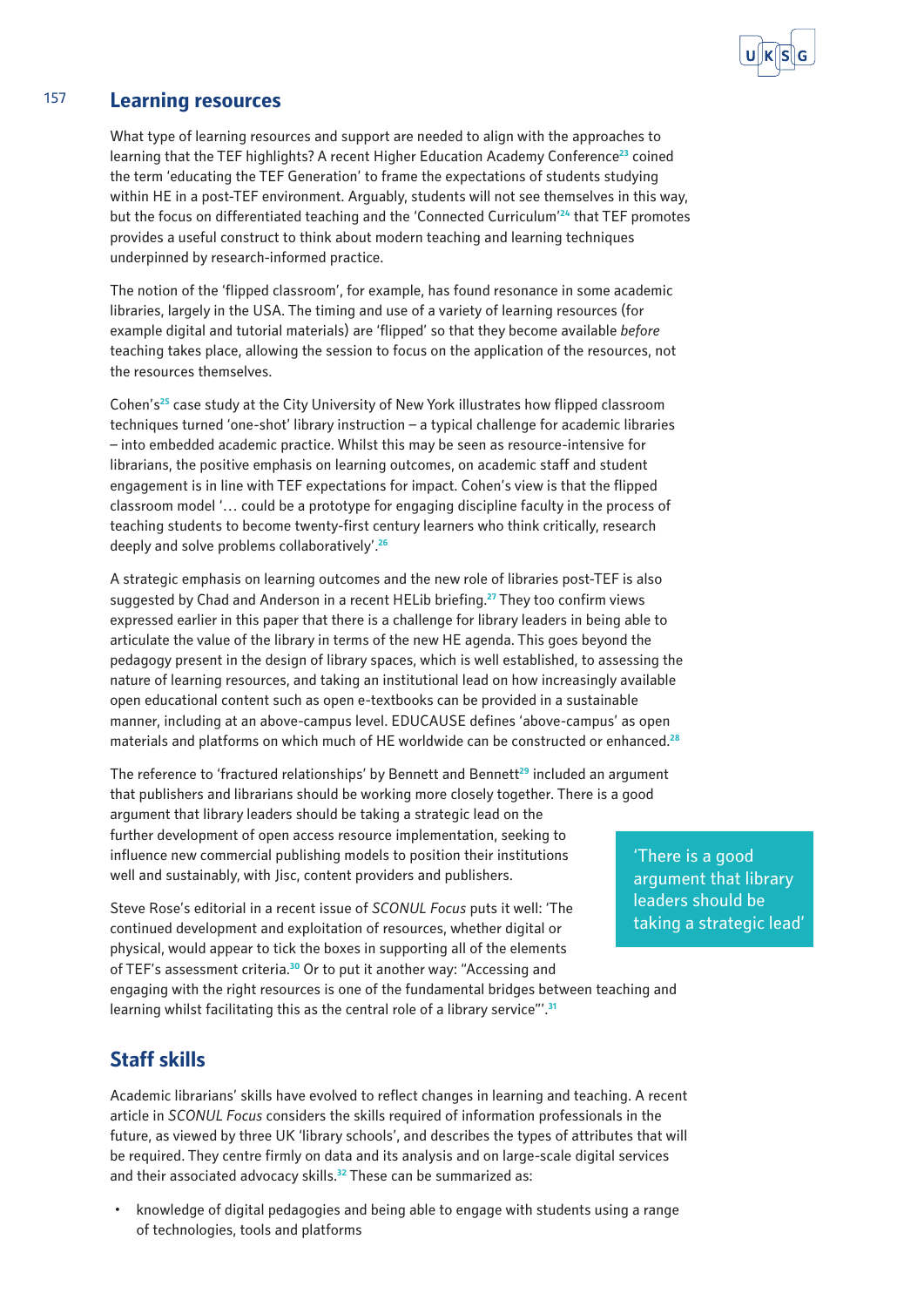

- 158 · Big Data knowledge both management of and methods
	- · repository management and digital asset management
	- · social media data analysis
	- advocacy and demonstrating the impact of information.

A merging of library and educational technology is already taking place through the development of (for example) massive open online courses (MOOCs) and VLEs that embed library discovery features. The role of the conventional library management system (LMS) is becoming less significant as a stand-alone system. Nextgeneration learning services platforms, that integrate with a wide range of systems and learning content, are assuming more importance.**<sup>33</sup>**

Consequently, library-dedicated instructional roles will be required with a specific focus on library learning technologies and their application. These roles will focus on embedding open and subscribed-to content which impacts on student learning outcomes and enabling a holistic view of learning resources and support to be taken. Whilst it varies from institution to institution, such roles are currently and typically developing in central learning technology units and the library may not have dedicated time or expertise.

## **Conclusion**

The TEF has been introduced at a time when higher education is being seen by many as a consumer product (namely, teaching), with a requirement for evidence for the consumer of the comparative quality of that product. Although the TEF is causing a necessary reaction from HE providers, it is not a significant driver for change in itself – it is a symptom of much wider disruption. Student engagement is at the heart of the TEF, reflecting the context of a new generation of students for whom partnership and engagement, often through digital channels, is the norm.

There are clear possibilities for the role of those responsible for library and learning support, be it in taking a strategic role in leading on the full transition to open resources by exerting influence on new commercial publishing models, or by aligning teaching of information skills towards the future split metrics so that learning gain and impact can be measured and direct correlations made in Annual Provider Review statements. Thinking ahead to subject-level assessments, a continuing focus on the subject of study and the collection of impact data at a subject level is also needed to enable evidence of how library teaching has impacted on student success. The continued focus on qualitative measures of excellence such as UX for specific groups of students could be used powerfully if an embedded approach to academic and student engagement is adopted specifically in a format to enable reporting via the TEF. It is up to the profession to debate issues such as these and work together to focus on what supports our host institutions and the engagement of the students we serve.

None of these activities has any great relevance unless library leaders engage in the politics and strategic discourse of their institutions. By the time the next TEF submissions are drafted, it is to be hoped that there is not an academic registrar in the country who can claim ignorance of the direct role his or her library service plays in ensuring teaching excellence.

#### **Abbreviations and Acronyms**

A list of the abbreviations and acronyms used in this and other *Insight*s articles can be accessed here – click on the URL below and then select the 'Abbreviations and Acronyms' link at the top of the page it directs you to: **<http://www.uksg.org/publications#aa>**

**Competing interests**

The authors have declared no competing interests.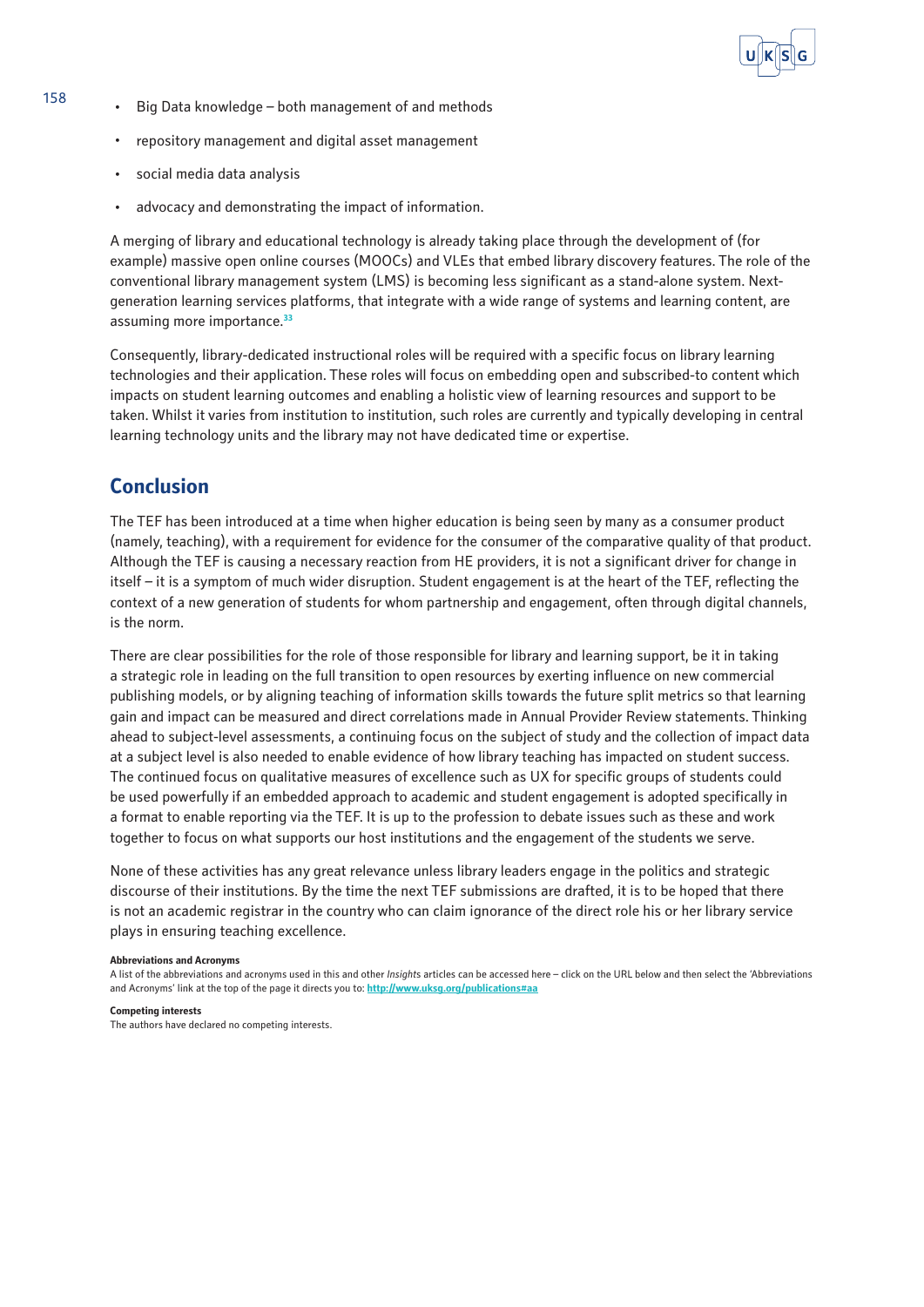

#### **References**

- 1. Grove J, LSE and other 'big beasts' take bronze in first TEF, *Times Higher Education,* 2 June 2017, 6: **<https://www.timeshighereducation.com/news/tef-lse-southampton-and-liverpool-get-bronze>** (accessed 21 September 2017).
- 2. Grove J, (2017) Teaching intensity: the key to measuring student learning? *Times Higher Education*: **<https://www.timeshighereducation.com/news/teaching-intensity-the-key-to-measuring-student-learning>** (accessed 21 September 2017).
- 3. Peck E, Don't diss the TEF, embrace it, *Times Higher Education*, 22 June 2017, 31: **<https://www.timeshighereducation.com/blog/dont-diss-teaching-excellence-framework>** (accessed 21 September 2017).
- 4. Johnson J, Universities must wipe out mediocre teaching and drive up student engagement, *The Telegraph*, 17 August 2016: **<http://www.telegraph.co.uk/education/2016/08/17/universities-must-wipe-out-mediocre-teaching-and-drive-up-stude/>** (accessed 20 September 2017).
- 5. Neves J and Hillman N, *2017 Student Academic Experience Survey*, Higher Education Policy Institute and Higher Education Academy, 2017, 12: **<http://www.hepi.ac.uk/wp-content/uploads/2017/06/2017-Student-Academic-Experience-Survey-Final-Report.pdf>** (accessed 20 September 2017).
- 6. Stoller E, Why educators can't live without social media, Jisc Inform feature: **<https://www.jisc.ac.uk/news/why-educators-need-social-media-07-jul-2015>** (accessed 21 September 2017).
- 7. Kingston A, Get ready for Generation Z: **<http://www.macleans.ca/society/life/get-ready-for-generation-z/>** (accessed 21 September 2017).
- 8. Department for Education, Teaching Excellence Framework: Year two additional guidance, October 2016, 32, HEFCE: **<http://www.hefce.ac.uk/pubs/year/2016/201632/>** (accessed 21 September 2017).
- 9. Department for Education, *Teaching Excellence Framework: Subject-level pilot specification*, 2017 Crown Copyright, July 2017: **[https://www.gov.uk/government/uploads/system/uploads/attachment\\_data/file/629976/Teaching\\_Excellence\\_Framework\\_Subject-level\\_pilot\\_](https://www.gov.uk/government/uploads/system/uploads/attachment_data/file/629976/Teaching_Excellence_Framework_Subject-level_pilot_specification.pdf) [specification.pdf](https://www.gov.uk/government/uploads/system/uploads/attachment_data/file/629976/Teaching_Excellence_Framework_Subject-level_pilot_specification.pdf)** (accessed 20 September 2017).
- 10. Husbands C, The TEF is not perfect but consider just what an advancement it is, *Times Higher Education,* 22 June 2017, 26: **<https://www.timeshighereducation.com/opinion/tef-not-perfect-but-lets-focus-on-gains>** (accessed 21 September 2017).
- 11. SCONUL mailing list. Questionnaire posted 8 May 2017 unpublished.
- 12. Bennett L and Bennett A, Resource provision in Higher Education: Implications of the TEF and related initiatives, 2017. Report by Gold Leaf market research on behalf of the Booksellers Association and provided to conference delegates at the Academic Book Trade Conference, 18–19 May 2017.
- 13. Bennett L and Bennett A, ref. 12.
- 14. Follett B, *Joint Funding Council's Libraries Review Group: Report*, 1993, HEFCE: **<http://www.niss.ac.uk/education/hefc/follett/>** (accessed 17 August 2017).
- 15. Lord Norton and Porter S, *From Bricks to Clicks: the potential of data and analytics in higher education*. Higher Education Commission, 2016: **[http://www.policyconnect.org.uk/hec/sites/site\\_hec/files/report/419/fieldreportdownload/frombrickstoclicks-hecreportforweb.pdf](http://www.policyconnect.org.uk/hec/sites/site_hec/files/report/419/fieldreportdownload/frombrickstoclicks-hecreportforweb.pdf)** (accessed 20 Sentember 2017).
- 16. Lord Norton and Porter S, ref. 15, p. 10.
- 17. Lord Norton and Porter S, ref. 15, p. 12.
- 18. Lord Norton and Porter S, ref. 15, p. 2.
- 19*. Activity Data*, Jisc 2011: **<www.jisc.ac.uk/whatwedo/programmes/inf11/activitydata.aspx>** (accessed 20 September 2017).
- 20. 10 July 2012, Library usage and dropping out, Jisc Library Impact Data blog: **<https://library.hud.ac.uk/blogs/lidp/2012/07/10/library-usage-and-dropping-out/>** (accessed 20 September 2017).
- 21. Sclater N, Mullan J and Peasgood A, Jisc briefing, *Learning analytics and student success assessing the evidence*, January 2017: **<https://www.jisc.ac.uk/reports/learning-analytics-in-higher-education>** (accessed 20 September 2017).
- 22. Potter N, UX in Libraries Resource List: **<https://www.ned-potter.com/ux-in-libraries-resource-list>** 2015 (accessed 29 July 2017).
- 23. Higher Education Academy, Conference, July 2017: **<https://www.heacademy.ac.uk/training-events/hea-annual-conference-2017-generation-tef-teaching-spotlight>** (accessed 13 August 2017).
- 24. Connected Curriculum, UCL: **<https://www.ucl.ac.uk/teaching-learning/education-initiatives/connected-curriculum>** (accessed 20 September 2017).
- 25. Cohen M E, The Flipped Classroom as a Tool for Engaging Discipline Faculty in Collaboration: A case study in Library-Business Collaboration, *New Review of Academic Librarianship*, 2016, 22(1), 5–23.
- 26. Cohen M E, ref. 25, p.21.
- 27. Chad K and Anderson H, *The new role of the library in teaching and learning outcomes,* HELib Tech Briefing Paper 2017, (3), 1–14; DOI: **<https://doi.org/10.13140/RG.2.2.14688.89606/1>** (accessed 20 September 2017).
- 28. Chad K and Anderson H, ref. 27, p. 5.
- 29. Bennett Land Bennett A, ref. 12
- 30. Rose S, Editorial: Playing a positive role in enhancing teaching and learning: How do libraries demonstrate their own excellence?, *SCONUL Focus*, 2017, 68, 3–5.

**[https://www.sconul.ac.uk/sites/default/files/documents/1\\_23.pdf](https://www.sconul.ac.uk/sites/default/files/documents/1_23.pdf)** (accessed 23 September 2017).

- 31. Harper P and James A-M, Transforming student learning through [ResourceLists@Bham,](https://bham.rl.talis.com/index.html) *SCONUL Focus*, 2017 (68), 64: **[https://www.sconul.ac.uk/sites/default/files/documents/13\\_20.pdf](https://www.sconul.ac.uk/sites/default/files/documents/13_20.pdf)** (accessed 27 September 2017).
- 32. Robinson L, Developing Professionals of the Future. Views from experts in 'library schools', *SCONUL Focus,* 2017 (67), 5–6: **uk/sites/default/files/documents/2\_18.pdf** (accessed 23 September 2017).
- 33. Chad K and Anderson H, ref. 27, p. 10.

159